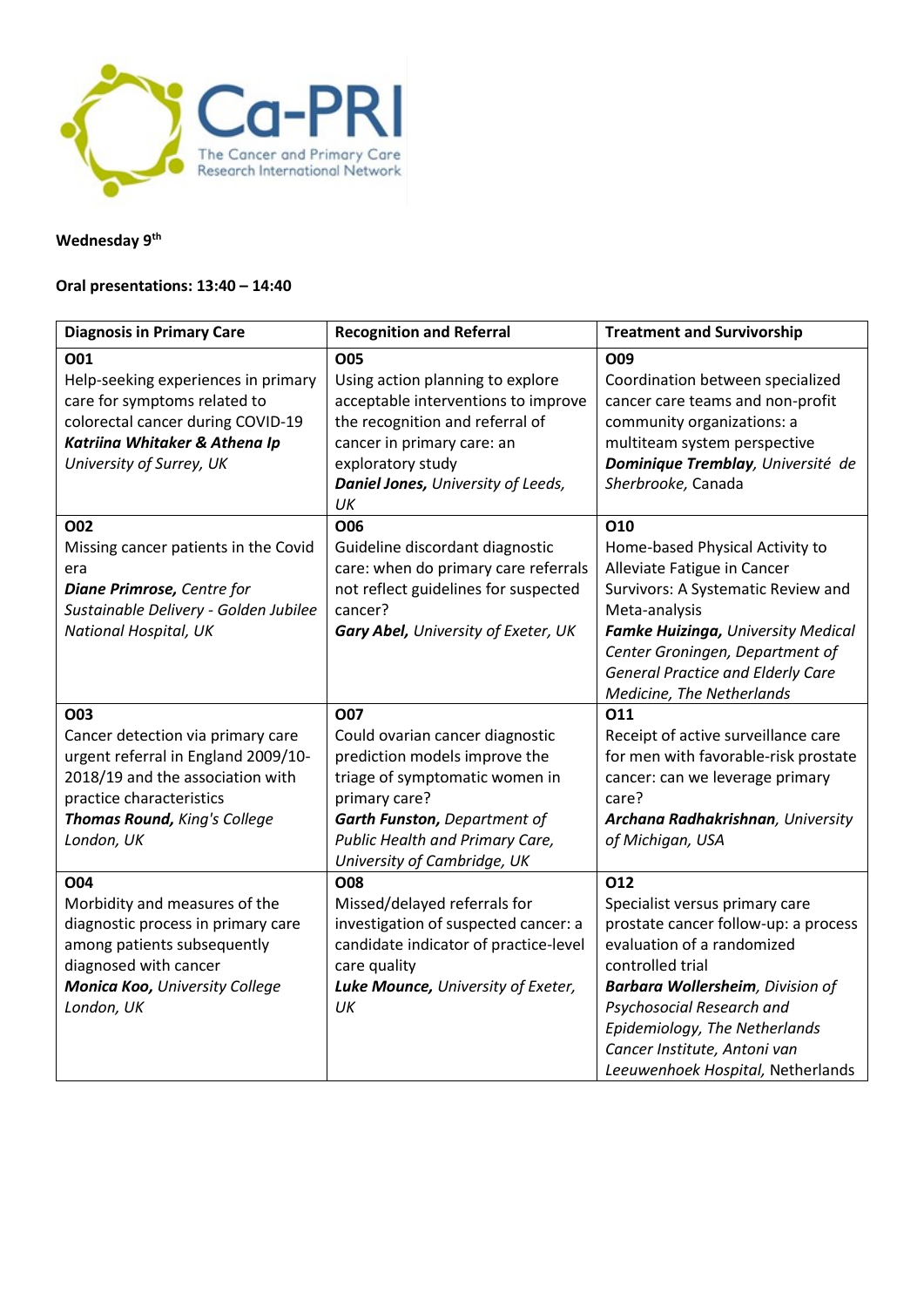

# **Thursday 10th June**

# **Oral presentations: 09:40 – 10:40**

| <b>Screening and Detection</b>                                                                                                                                                                                                                                                                                                                                                         | <b>Routes and referrals</b>                                                                                                                                                                                                                                                                                                                                        | <b>Treatment and Survivorship</b>                                                                                                                                                                                                                                                                                                                                                                                                                              |
|----------------------------------------------------------------------------------------------------------------------------------------------------------------------------------------------------------------------------------------------------------------------------------------------------------------------------------------------------------------------------------------|--------------------------------------------------------------------------------------------------------------------------------------------------------------------------------------------------------------------------------------------------------------------------------------------------------------------------------------------------------------------|----------------------------------------------------------------------------------------------------------------------------------------------------------------------------------------------------------------------------------------------------------------------------------------------------------------------------------------------------------------------------------------------------------------------------------------------------------------|
| 013<br>Novel biomarkers ready for<br>evaluation in low-prevalence<br>populations for the early detection<br>of lower GI cancers<br>Paige Druce, The University of<br>Melbourne, Australia<br>O14<br>The costs and benefits of risk-<br>stratification for colorectal cancer<br>screening based on phenotypic and<br>genetic risk<br>Juliet Usher-Smith, University of<br>Cambridge, UK | O17<br>Routes to diagnosis and the<br>association with the prognosis in<br>patients with cancer in Denmark<br>Henry Jensen, Research Unit for<br>General Practice, Aarhus, Denmark<br>O18<br>Exploring complexity in<br>international primary care referral<br>pathways for the management of<br>suspected cancer<br><b>Charlotte Lynch, Cancer Research</b><br>UK | 021<br>Cancer in Primary Care Research<br><b>Priorities in Australia</b><br>Kristi Milley, Centre for Cancer<br>Research, Department of General<br>Practice, University of Melbourne,<br>Australia<br><b>O22</b><br>Impact of multimorbidity clusters on<br>primary care and hospital use<br>among long-term breast cancer<br>survivors: results from the SUR<br>Anna Jansana, Department of<br>Epidemiology and Evaluation,<br>Hospital del Mar Institute for |
| 015<br>Lung cancer screening risk score in<br><b>Primary Care</b><br><b>Bhautesh Jani, University of</b><br>Glasgow, UK<br>O16                                                                                                                                                                                                                                                         | O19<br>Perspectives on referrals for<br>suspected cancer: A qualitative<br>study with patient's and healthcare<br>workers<br>Thomas Round, King's College<br>London, UK<br><b>O20</b>                                                                                                                                                                              | Medical Research, Barcelona, Spain<br>O <sub>23</sub><br>Fatigue among Long-Term Breast<br><b>Cancer Survivors: A Controlled</b><br><b>Cross-Sectional Study</b><br>Saskia Maass, Department of<br><b>General Practice and Elderly Care</b><br>Medicine, University Medical Center<br>Groningen, University of Groningen,<br><b>Netherlands</b><br>024                                                                                                         |
| Performance of screening tests for<br>Oesophageal Squamous Cell<br>Carcinoma: a systematic review and<br>meta-analysis<br>Martin Wong, The Chinese<br>University of Hong Kong, Hong Kong                                                                                                                                                                                               | Exploring ethnic differences in the<br>routes to diagnosis of common<br>cancers: a retrospective cohort<br>study using Clinical Practice<br>Tanimola Martins, University of<br>Exeter, UK                                                                                                                                                                          | Risk prediction models for<br>recurrence and survival after<br>treatment of localised kidney<br>cancer: a systematic review<br>Lanxin Li and Lydia Roberts,<br>University of Cambridge,<br>Cambridge, UK                                                                                                                                                                                                                                                       |